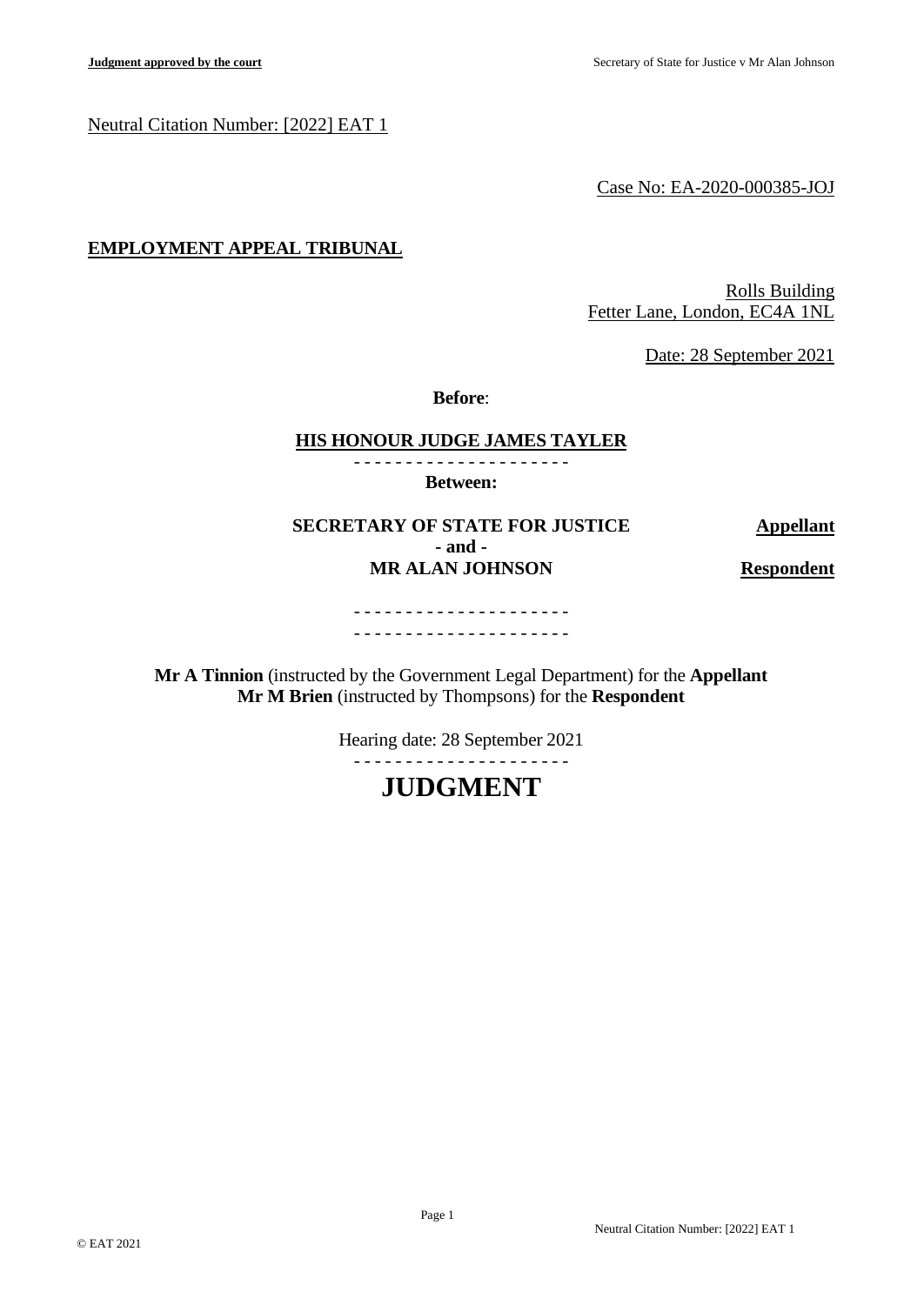#### **SUMMARY**

# **DISABILITY DISCRIMINATION, PRACTICE AND PROCEDURE**

The employment tribunal found that the claimant had been subject to harassment by "being compelled to complete an ill-health retirement assessment application (after expressing the fact he did not want medical retirement)". The employment tribunal erred in law in failing to make specific findings about the conduct on the part of the respondent that constituted the harassment and, if it extended beyond 20 February 2013 (the date on which the claimant submitted an application for ill health retirement) to no later than September 2020 (the date by which it was accepted any conduct was no longer unwanted) what specific conduct on the part of the respondent occurred and when the period over which it extended ended. The matter is remitted to the same employment tribunal if practicable. Having determined the date or period over which the harassment occurred, the employment tribunal should go on to determine whether it is just and equitable to apply a time limit in excess of three months. The employment tribunal also erred in law in holding that it was only appropriate to take into account the period by which the submission of the claim form exceeded the usual three month time limit in determining whether it was just and equitable to apply a longer time limit. It was also necessary to consider the effect that extending the time limit would have on the respondent's ability to defend the claim, including the fact that it would result in the tribunal having to make determinations about matters that had occurred many years previous to the hearing, albeit not because of any fault of either party but because the claim had been stayed pending the resolution of a personal injury claim. The Tribunal should have regard to the decision of the Court of Appeal in **Adedeji v University Hospitals Birmingham NHS Foundation** [2021] EWCA Civ 23 (determined after the original employment tribunal hearing of this matter).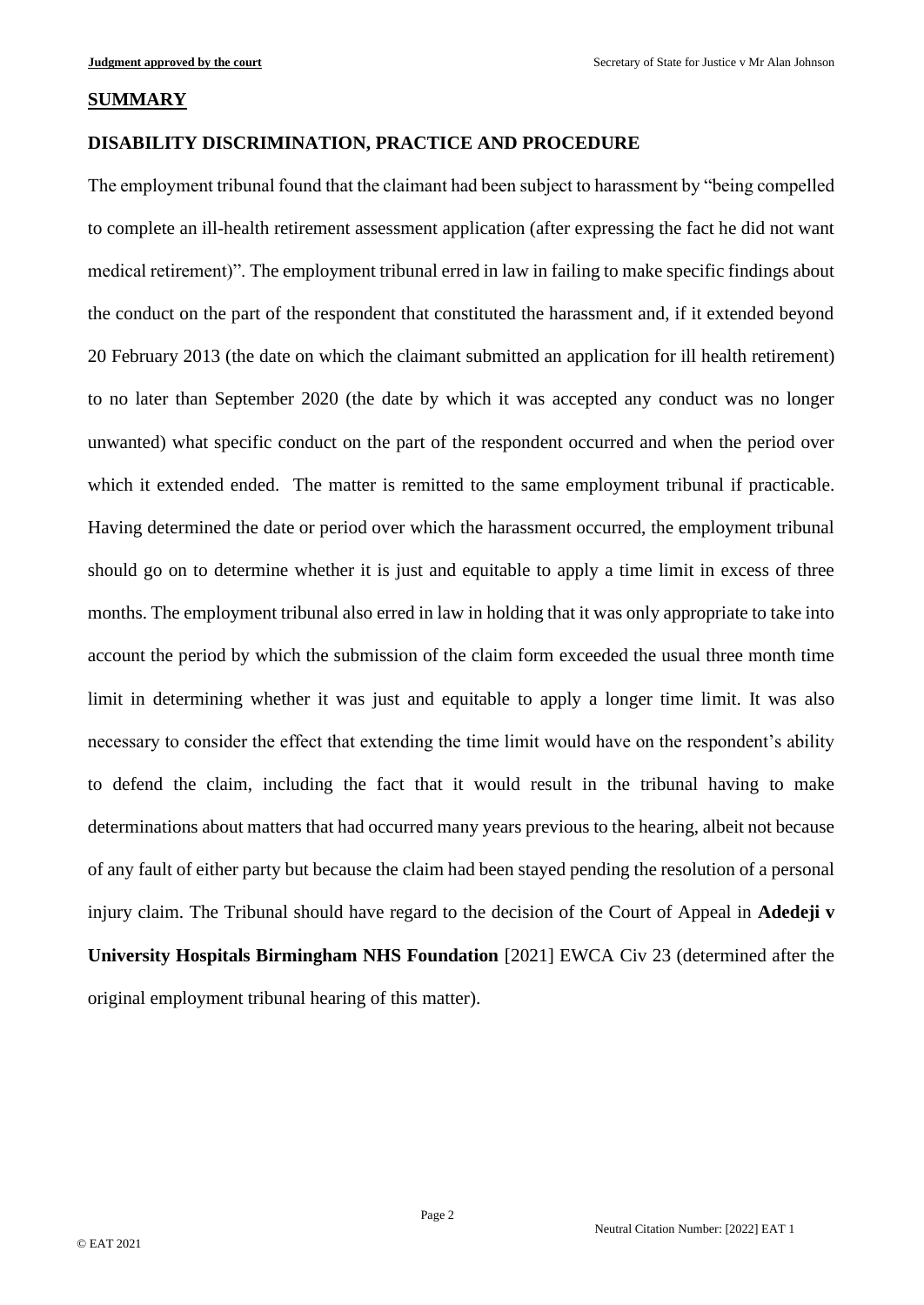#### **HIS HONOUR JUDGE JAMES TAYLER:**

## **Introduction**

1. This is an appeal against the decision of the employment tribunal sitting in North Shields between 17 to 19 February 2020, Employment Judge Garnon sitting with lay members. The judgment was signed by the employment judge on 28 February 2020.

2. The parties are referred to as the claimant and respondent as they were before the employment tribunal. The employment tribunal found in the claimant's favour in respect of one allegation of harassment.

3. The claimant was employed as a prison officer from 4 July 1990, latterly at HMP Frankland. On 1 October 2011 the claimant attended the scene of the brutal murder of a prisoner who had been mutilated and disembowelled. The claimant said the sights he saw would haunt him for the rest of his life.

4. The claimant submitted a claim form on **19 December 2013**. The proceedings were stayed for a number of years while the claimant's personal injury claim was brought and resolved.

5. The complaint of harassment upon which the claimant succeeded in the employment tribunal was set out at paragraph 122 of his claim form:

> "Compelling the claimant to complete an ill-health retirement assessment application when he emphatically expressed the fact that he did not want a medical retirement"

6. The tribunal slightly paraphrased the allegation, at paragraph 4.2 as:

"C was harassed by being compelled to complete an ill-health retirement assessment application (after expressing the fact he did not want a medical retirement)"

7. The pleading appears to relate to the claimant being compelled to make the original application for ill-health retirement rather than the ongoing process during which that application was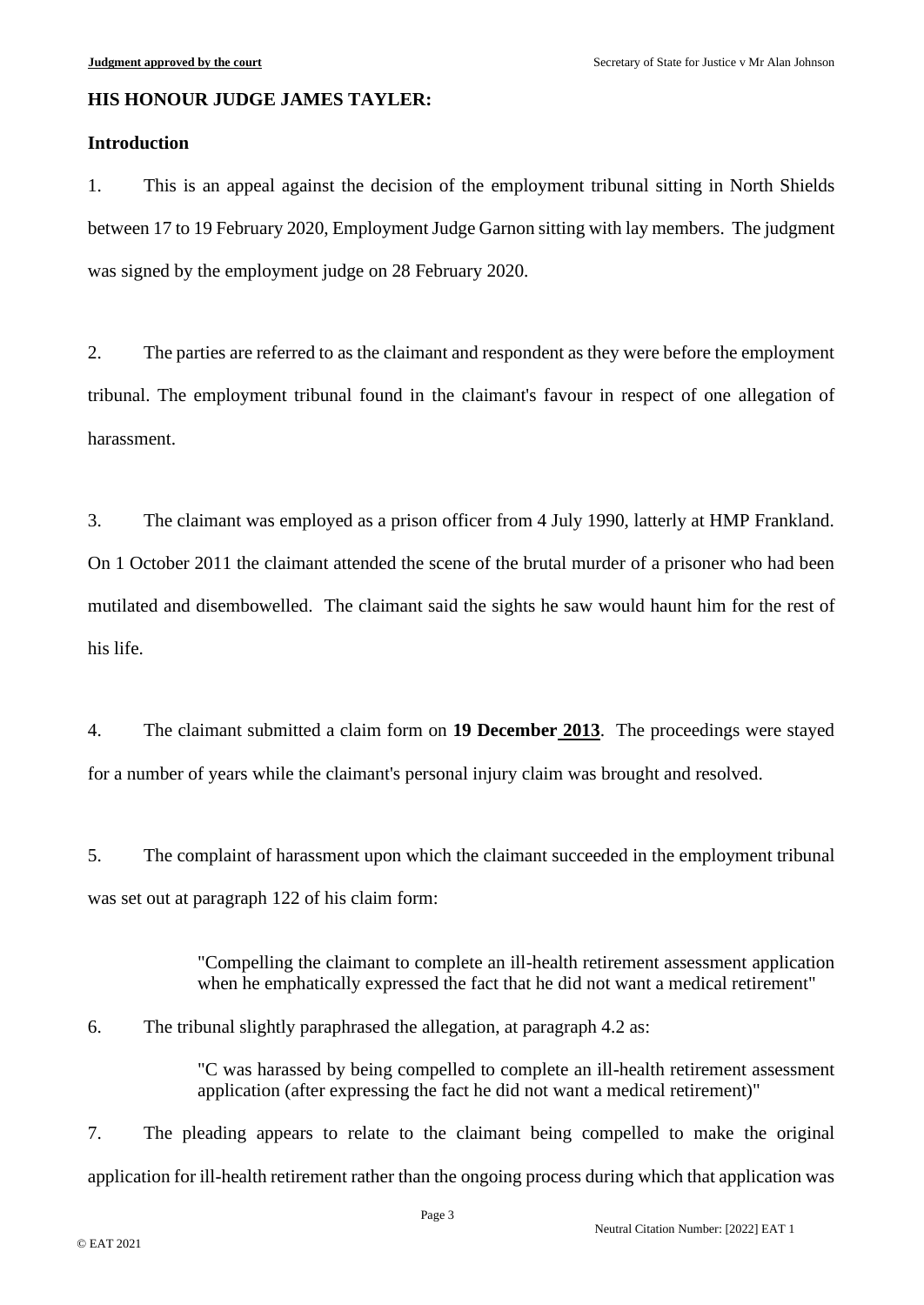determined. The application form for ill-health retirement was submitted by the claimant on 20 February 2013. That is apparent from an email in the bundle for this hearing. The employment tribunal did not make a specific finding of fact determining the date on which the application was originally made, despite having the relevant email in the bundle of documents and being referred to it in the respondent's chronology.

8. The claimant accepts that after the application was submitted there were no specific additional acts on the part of the respondent that forced him to continue with the application, although it is contended that the original pressure put on him to make the application continued in some way until the application had been determined.

#### **The appeal**

9. By a notice of appeal originally submitted on 16 September 2020 the respondent appealed against the determination of the tribunal that the claimant had been subject to harassment and that the complaint had been submitted within time. The appeal was considered at a preliminary hearing by HHJ Auerbach on 4 March 2021 who permitted the matter to proceed on amended grounds in relation to the determination of the tribunal that the harassment complaint was within time. He made an order with seal date 26 March 2021. Amended grounds of appeal were produced that have the same seal date:

# **" III. NUMBERED GROUNDS OF APPEAL**

#### **Ground of Appeal #1**

33. The ET erred in law when addressing the jurisdiction/time point (primary 3 month limitation period under s.123(1) of Equality Act 2010) by:

- (a) failing to make any (or any clear) finding of fact and/or failing to identify and/or state in its reasons the 20 February 2013 date on which the Claimant completed and posted his IHR application;
- (b) failing to apply that 20 February 2013 date/event to determine whether the IHR complaint presented in the ET1 on 19 December 2013 ("*Compelling the Claimant to complete an IHR assessment application when he emphatically expressed the fact he did not want medical retirement*") had been presented within the primary 3 month limitation period or not; and/or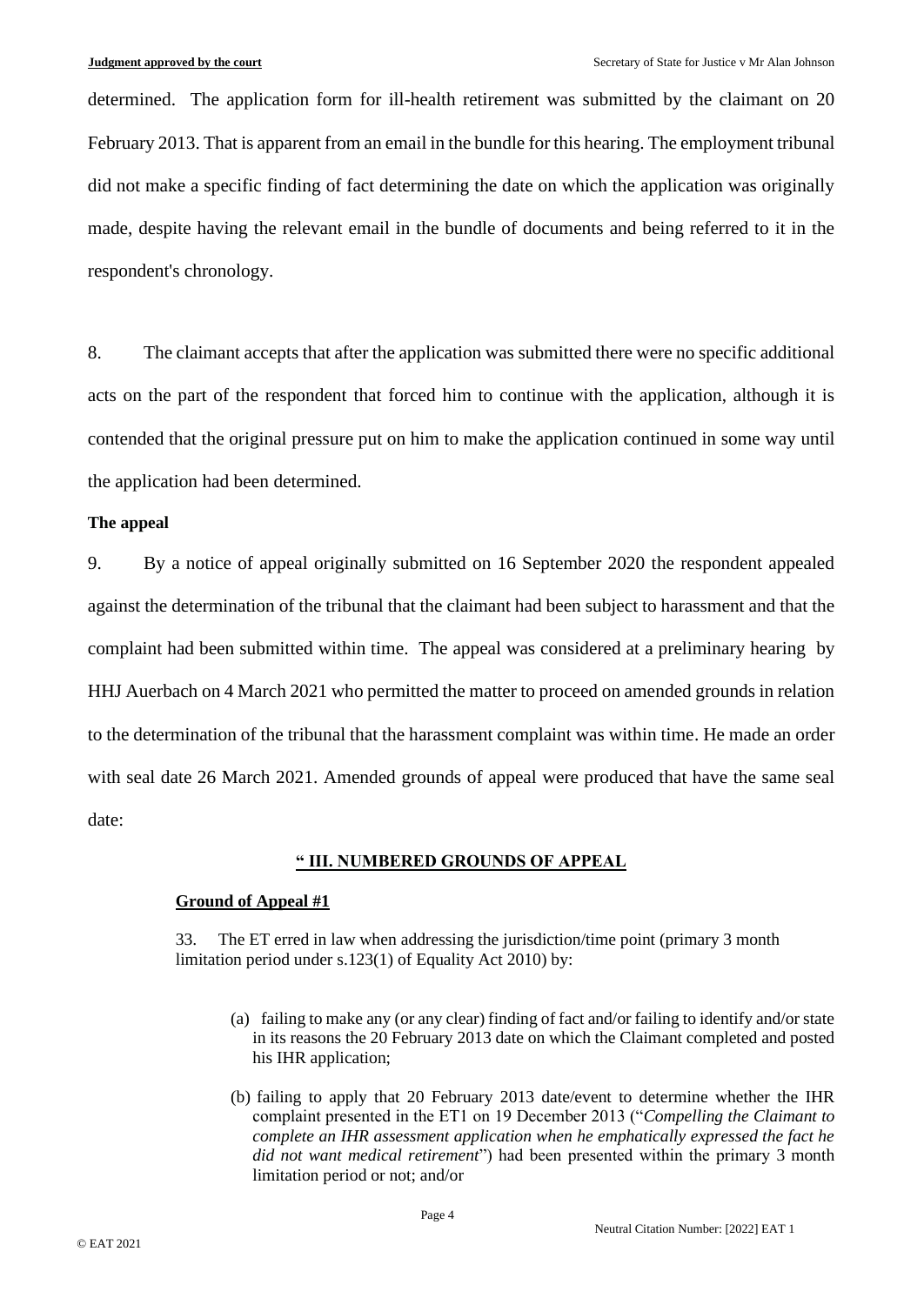(c) making a finding that the 3 month limitation period had begun to run in early September 2013 [Judgment, para 4.10] without making any (or any adequate) findings of fact that the conduct complained of had continued in the period 21 February 2013 – early September 2013 (ie, after the Claimant had completed and posted his IHR application on 20 February 2013).

#### **Ground of Appeal #2**

34. The ET erred in law when exercising its jurisdiction under s.123(1)(b) of Equality Act 2010 to extend time on just and equitable grounds by:

- (1) holding that the Claimant's delay in presenting the ET1 (excess of the primary 3 month limitation period) was "only by a few weeks at most" [Judgment, para. 4.10] whereas the true length of delay was the 7 month period following 20 May 2013 (date falling 3 months after 20 February 2013 date/event), for which see Ground of Appeal #1; and/or
- (2) holding that the 6-7 year passage of time between bringing the IH complaint to trial (ET1 presented 19 December 2013, trial conducted 17-19 February 2020) was irrelevant because it "is fault of neither party" [Judgment, para 4.12], whereas that substantial passage of time, and its effect on the Respondent's ability to answer in 2020 complaints about matters which occurred in 2012 and 2013, was both (a) legally relevant (irrespective of fault), and (b) material, to the Employment Tribunal's exercise of its discretion to extend time – see Adedeji v Uni. Hospitals Birmingham NHS Foundation Trust [2021] EWCA Civ.23, paras. 31-32.

35. Further and/or in the alternative, the ET erred in law and breached its duty to give reasons by failing to address the aforementioned prejudice issue the Appellant raised either at all or adequately in the Judgment.

#### **The relevant law**

10. Section 26 of the **Equality Act 2010** defines harassment at subparagraphs (1) and (4) as follows:

"(1) A person (A) harasses another (B) if—

(a) A engages in unwanted conduct related to a relevant protected characteristic, and

(b) the conduct has the purpose or effect of—

(i) violating B's dignity, or

(ii) creating an intimidating, hostile, degrading, humiliating or offensive environment for B.

[...]

(4) In deciding whether conduct has the effect referred to in subsection (1)(b), each of the following must be taken into account—

(a) the perception of B;

(b) the other circumstances of the case;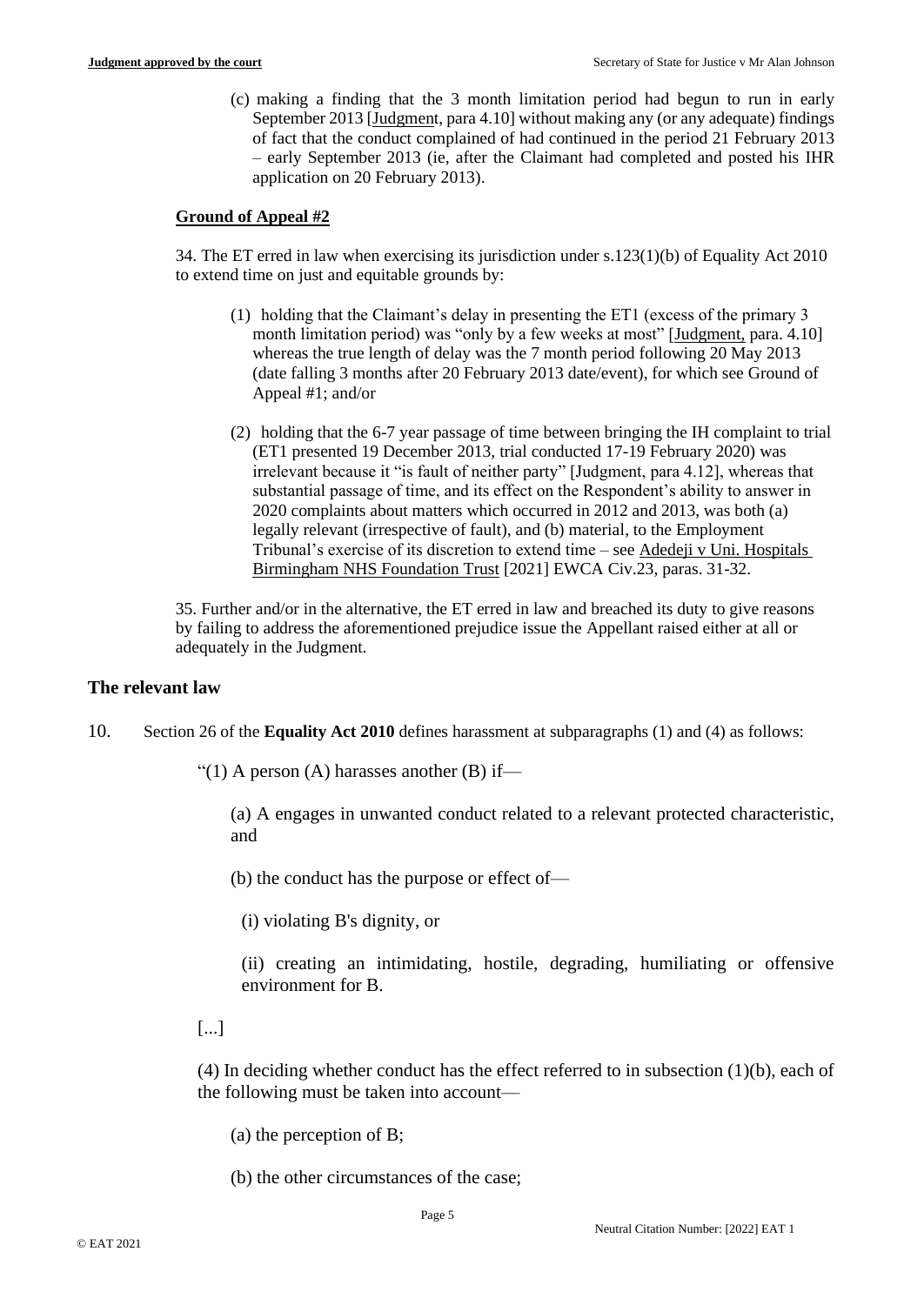(c) whether it is reasonable for the conduct to have that effect."

11. Harassment requires that there be conduct on the part of the harasser that is unwanted and has

the relevant objectionable purpose or effect.

12. The time limit within which claims to the employment tribunal must be brought is set out at

section 123 of the **Equality Act 2010** which at the relevant time provided:

"(1) … proceedings on a complaint within section 120 may not be brought after the end of—

(a) the period of 3 months starting with the date of the act to which the complaint relates, or

(b) such other period as the employment tribunal thinks just and equitable.

[…]

(3) For the purposes of this section—

(a) conduct extending over a period is to be treated as done at the end of the period;

(b) failure to do something is to be treated as occurring when the person in question decided on it.

(4) In the absence of evidence to the contrary, a person (P) is to be taken to decide on failure to do something—

(a) when P does an act inconsistent with doing it, or

(b) if P does no inconsistent act, on the expiry of the period in which P might reasonably have been expected to do it."

13. Conduct on the part of a respondent that constitutes harassment could potentially be conduct that extends over a period.

14. It is to be noted that the claim form was presented on **19 December 2013**, after the repeal of the statutory dispute resolution procedures and shortly before the introduction of the requirement for early conciliation, so the time limit was not subject to extension under either regime.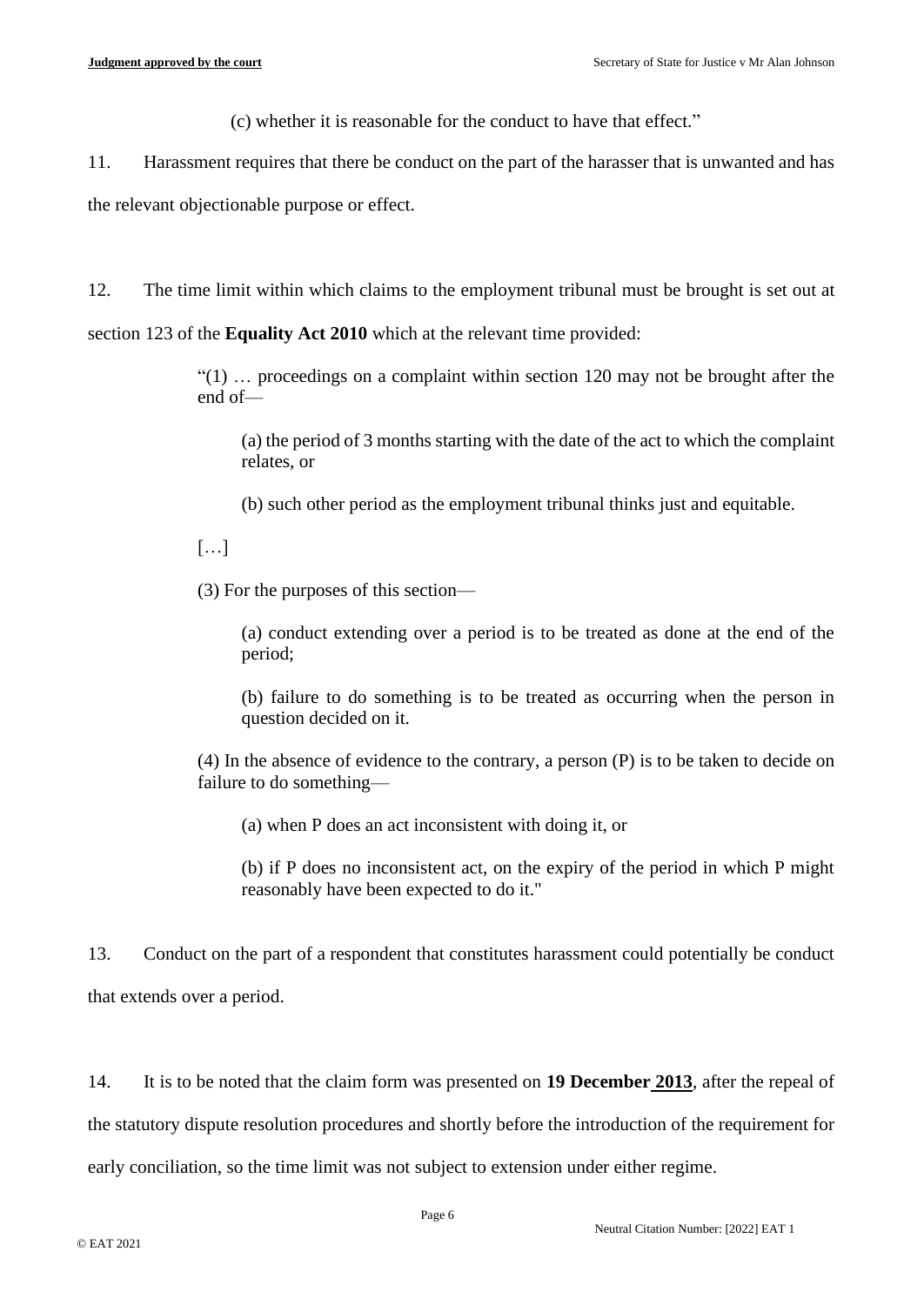15. The approach to be adopted to time limits in employment tribunal claims was considered by

# Leggatt LJ in **Abertawe Bro Morgannwg University Local Health Board v Morgan** [2018] ICR.

1194 at paragraphs 18 to 20:

"18. First, it is plain from the language used ("such other period as the employment tribunal thinks just and equitable") that Parliament has chosen to give the employment tribunal the widest possible discretion. Unlike section 33 of the Limitation Act 1980, section 123(1) of the Equality Act does not specify any list of factors to which the tribunal is instructed to have regard, and it would be wrong in these circumstances to put a gloss on the words of the provision or to interpret it as if it contains such a list. Thus, although it has been suggested that it may be useful for a tribunal in exercising its discretion to consider the list of factors specified in section 33(3) of the Limitation Act 1980 (see *British Coal Corporation v Keeble* [1997] IRLR 336), the Court of Appeal has made it clear that the tribunal is not required to go through such a list, the only requirement being that it does not leave a significant factor out of account: see *Southwark London Borough Council v Afolabi* [2003] EWCA Civ15; [2003] ICR 800, para 33. The position is analogous to that where a court or tribunal is exercising the similarly worded discretion to extend the time for bringing proceedings under section 7(5) of the Human Rights Act 1998: see *Dunn v Parole Board* [2008] EWCA Civ 374; [2009] 1 WLR 728, paras 30-32, 43, 48; and *Rabone v Pennine Care NHS Trust* [2012] UKSC 2; [2012] 2 AC 72, para 75.

19. That said, factors which are almost always relevant to consider when exercising any discretion whether to extend time are: (a) the length of, and reasons for, the delay and (b) whether the delay has prejudiced the respondent (for example, by preventing or inhibiting it from investigating the claim while matters were fresh).

20. The second point to note is that, because of the width of the discretion given to the employment tribunal to proceed in accordance with what it thinks just and equitable, there is very limited scope for challenging the tribunal's exercise of its discretion on an appeal. It is axiomatic that an appellate court or tribunal should not substitute its own view of what is just and equitable for that of the tribunal charged with the decision. It should only disturb the tribunal's decision if the tribunal has erred in principle – for example, by failing to have regard to a factor which is plainly relevant and significant or by giving significant weight to a factor which is plainly irrelevant – or if the tribunal's conclusion is outside the very wide ambit within which different views may reasonably be taken about what is just and equitable: see *Robertson v Bexley Community Centre t/a Leisure Link* [2003] EWCA Civ 576; [2003] IRLR 434, para 24."

16. The employment tribunal is now discouraged from focusing on what are sometimes referred to as the **Keeble** factors but should, in exercising its wide discretion, take into account all relevant factors, which will almost always involve considering the length and reason for the delay and whether

the delay has prejudiced the respondent in respect of matters such as investigation and obtaining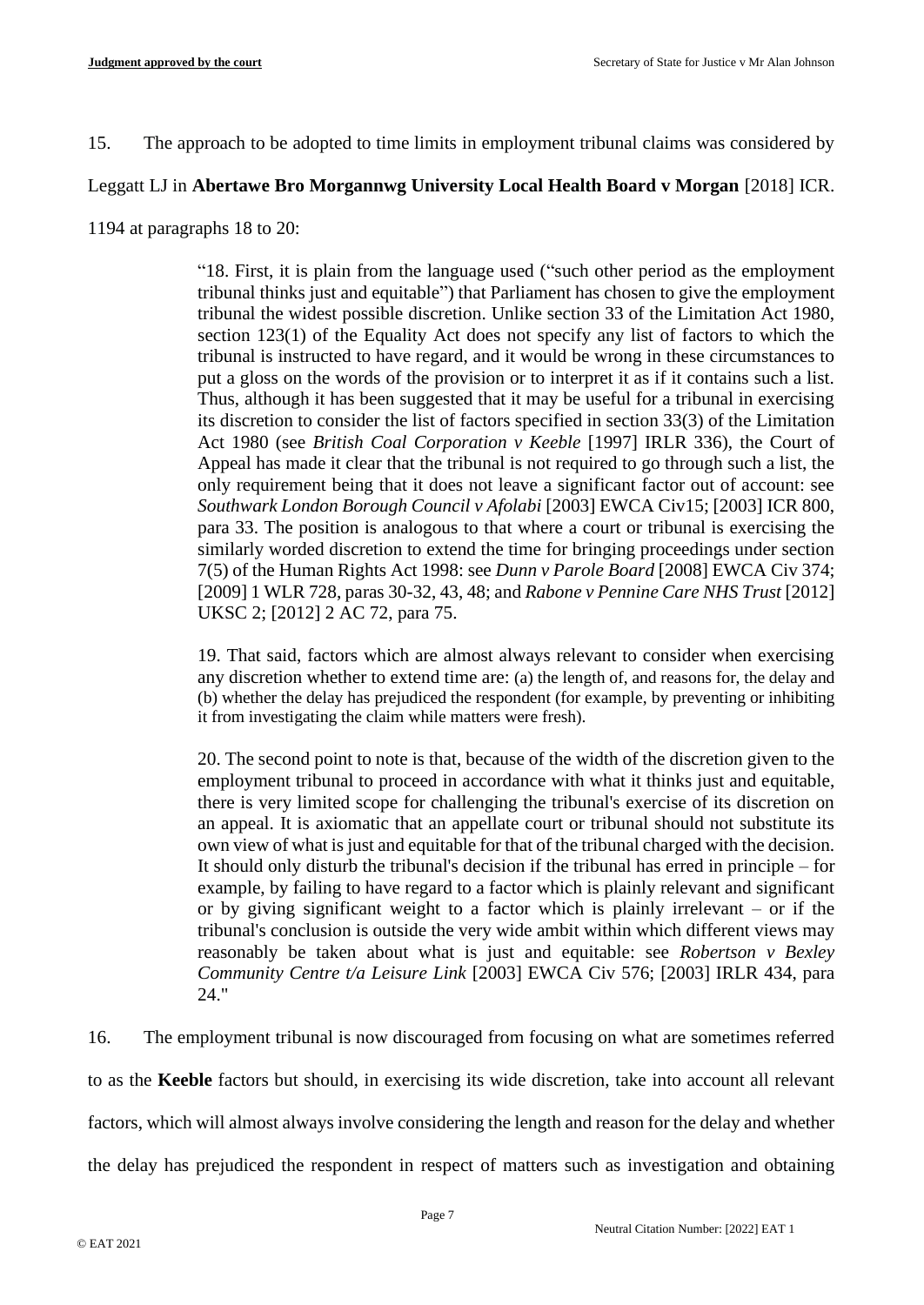evidence.

17. In **Adedeji v University Hospitals Birmingham NHS Trust** [2021] EWCA Civ 23,

Underhill LJ at paragraphs 31 to 32 considered whether an employment tribunal in analysing a claim that had been submitted a matter of days outside the statutory time limit was entitled to take into account the fact that allowing an extension of time would result in consideration of matters that had happened a considerable time before the submission of the claim, because the claim included complaints that went back over a considerable period of time. Underhill LJ held that was a matter that the tribunal was entitled to take into account:

> " 31. However, I do not believe that the substantive point that the Judge was making at para. 33 of her Reasons was about the impact of that very short delay, which she herself described as "not substantial". Rather, she was making the point that the substance of the claim concerned events which had occurred long before the formal act complained of, and that the evidence of those events was likely to be less good than if a claim about them had been brought nearer the time: see para. 22 above. I appreciate that, if that was her point, her reference to "impact on the cogency of evidence" is rather inapt because if taken by itself it would suggest that she had in mind '*Keeble* factor (b)', which is indeed focused specifically on the impact of the delay following the expiry of the relevant deadline; but we are concerned with the substance of her reasoning, which is in my view adequately clear, and we should not be distracted by any mere looseness of expression.

> 32. So understood, I see no error of law in this element in the Judge's reasoning. Of course employment tribunals very often have to consider disputed events which occurred a long time prior to the actual act complained of, even though the passage of time will inevitably have impacted on the cogency of the evidence. But that does not make the investigation of stale issues any the less undesirable in principle. As part of the exercise of its overall discretion, a tribunal can properly take into account the fact that, although the formal delay may have been short, the consequence of granting an extension may be to open up issues which arose much longer ago. On the facts of this case the Judge clearly had in mind both the respects in which the events of late 2016 were historic, as identified at para. 22 above; and she also had in mind the fact that the Appellant could have complained of them in their own right as soon as they occurred or in May, immediately following his resignation. She does not, rightly, treat this factor as decisive: in fact, as I read it, she placed more weight on the absence of any good reason for the delay. But what matters is that she was entitled to take it into account. As regards the Appellant's point that the relevant proposals were contained in emails, it is not clear that this specific point was made in either the ET or the EAT, but in any event it cannot be assumed that it follows that no oral evidence on the issue would be required: the assessment of whether there was a risk of evidence being less satisfactory because of the passage of time was for the Judge and cannot be challenged in this Court unless it was perverse. (I would add, while acknowledging that this does not appear to have been the Judge's approach in this case, that the fact that the grant of an extension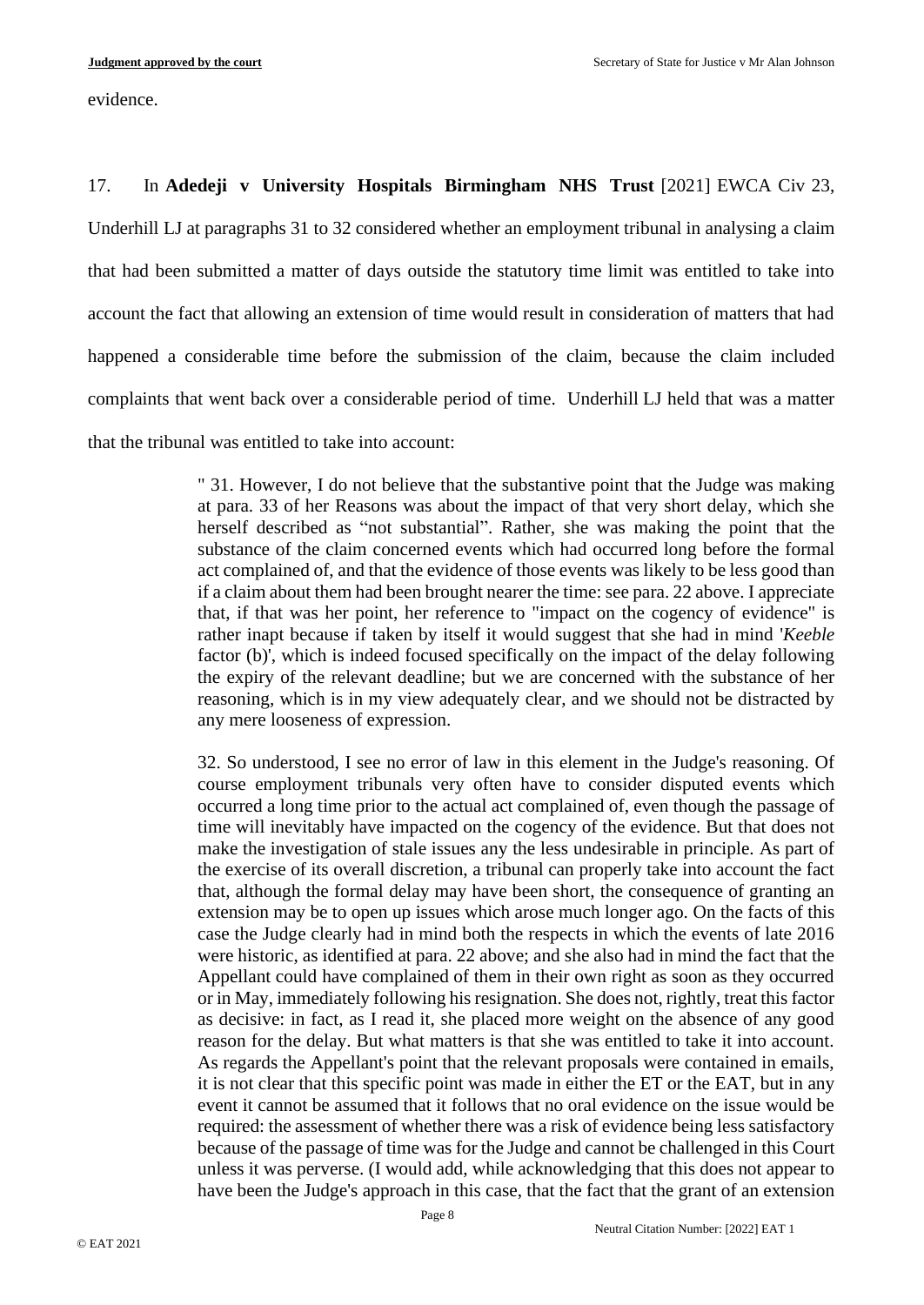will have the effect of requiring investigation of events which took place a long time previously may be relevant to the tribunal's assessment even if there is no reason to suppose that the evidence may be less cogent than if the claim had been brought in time.)"

18. The respondent relied on the case of **Martin v Kogan** [2021] EWHC 24 (Ch*)* for the relatively self-evident proposition that the employment tribunal should make findings of fact on the key material matters. The claimant relied on **DPP v Greenberg** [2021] IRLR 1016 for the approach that the Court of Appeal reiterated should be applied to considering appeals from the employment tribunal, at paragraphs 57 to 58. I have considered the guidance given and have had in mind the importance of not adopting an excessively fastidious approach to considering decisions of the employment tribunal.

19. The respondent denied that there had been any harassment. In the bundle for the appeal I had an extract from the respondent's written closing submission in the employment tribunal. The respondent dealt with the time issue in respect of the alleged harassment by the claimant being compelled to complete an ill-health retirement application at paragraphs 15 and 16:

> "15. C's second complaint (being compelled to complete an ill-health retirement (**IHR**) application) is also out of time. It is clear that C's attitude towards being asked to complete an IHR application change over time, from (i) an initial period in 2012 and part of 2013 when C was opposed to making an IHR application, to (ii) to a later period starting no later than early September 2013 when C accepted (following advice he trusted) that it was in his own interests to "*hedge his bets*" and complete the IHR forms). Since harassment relates only to unwanted conduct, C's complaint here can only relate to the earlier period, which since it predates 20 September 2013 means it is out of time.

> 16. It is not just and equitable for the ET to extend time in relation to either of these two complaints.

# **The determination of the tribunal**

20. The tribunal directed itself to section 123 of the **Equality Act**, and at paragraph 3.22 briefly to what it described as acts extending over a period (strictly speaking conduct extending over a period):

> " 3.22. The question of acts "extending over a period" has been considered in a number of cases notably Cast-v-Croydon College 1998 IRLR 318 and Hendricks-v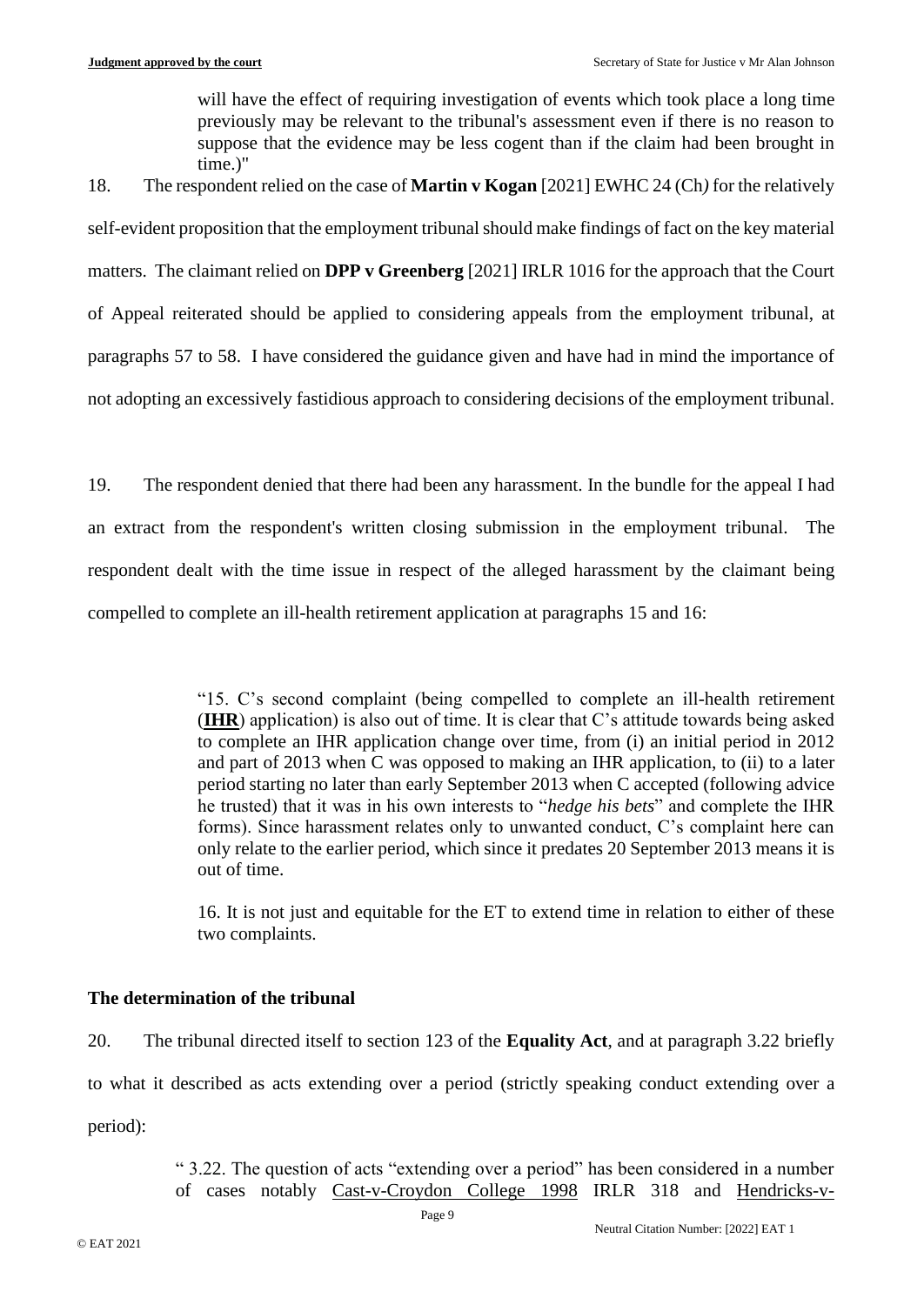Commissioner of Police for the Metropolis 2003 IRLR 96. Acts with only continuing consequences or a succession of isolated unconnected acts are not an act extending over a period."

21. The tribunal's determination in respect of the harassment claim subject of this appeal was at

paragraphs 4.7 through to 4.12 of the judgment:

"4.7 ... Working in a prison like Frankland is a demanding job for which an officer must be of sufficiently good physical and mental health not to be absent frequently or for long. It appears Governors at all levels at Frankland do whatever is necessary to run the prison well, which is laudable. The HR officers, particularly Ms Liddell, appear to aim to deliver whatever the Governors want and CM's and SO's obey orders and follow policy. If an officer says he cannot cope for mental health reasons, some think he must be making an excuse, whilst others think if he is genuine, he is of no use to the prison service. Either way, the claimant was pushed down the IHR option which clearly "relates to" disability as anyone who satisfy the eligibility criteria for IHR would, having regard to such cases as SCA Packaging -v- Boyle 2009 ICR 1056 and Banaszczyk v Booker Ltd 2016 IRLR 273 be a disabled person.

4.8 The Disability advisor, Ms Butler, was viewed as only useful to advise on aids an adaption for physical impairments. Managers at all levels show no sign of having absorbed any training of equality, if any, they may have received. In many respects information was not shared when it should have been hence SO Nutton did not know the claimant was not attending his capability hearing for medical reasons. The SLE application was a fiasco.

4.9 Society expects prison offers, like members of its armed forces, the police and other emergency services, to put themselves at risk. If they are injured in the line of duty that they are permanently incapable of work they may qualify for IHR. The fact the claimant was alter given IHR and his civil case for compensation has been settled does not detract from the harm done to him by writing him off as a hopeless case for rehabilitation to some work long before he or any medical advisors were ready to do so. It is that which violated his dignity and created a hostile environment for him and it is entirely reasonable it would. The so called "eggshell skull rule" is relevant to reasonableness of effect, and will be to remedy.

4.10. Mr Tinnion argues the claimant's attitude to being asked to complete an IHR application changed over time, form (i) an initial period in 2012 and part of 2013 when he was opposed to making one, (ii) a period starting **no later than early September 2013**  when he accepted (following advice he trusted) it was in his own interests to do so. Since harassment relates only to unwanted conduct, Mr Tinnion says the only acts complained of can be in the earlier period, which since it predates 20 September 2013 means it is out of time. Ingenious though this argument is, we are not convinced acceptance of his union's advice makes the conduct "wanted" but even if this claim is out of time, it is only by a few weeks at most.

4.11. He adds it is not just and equitable to extend time because (a) the claimant had the benefit of trade union advice throughout the time he was trying to reach a solution before issuing proceedings (b) it is necessary his witness statement should put forward grounds for us to extend time because the burden rests on him to show it is just to extend time, not on respondent to show it is not, and (c) there is prejudice to the respondent in having to answer in February 2020 complaints about matters which occurred in 2012 and 2013.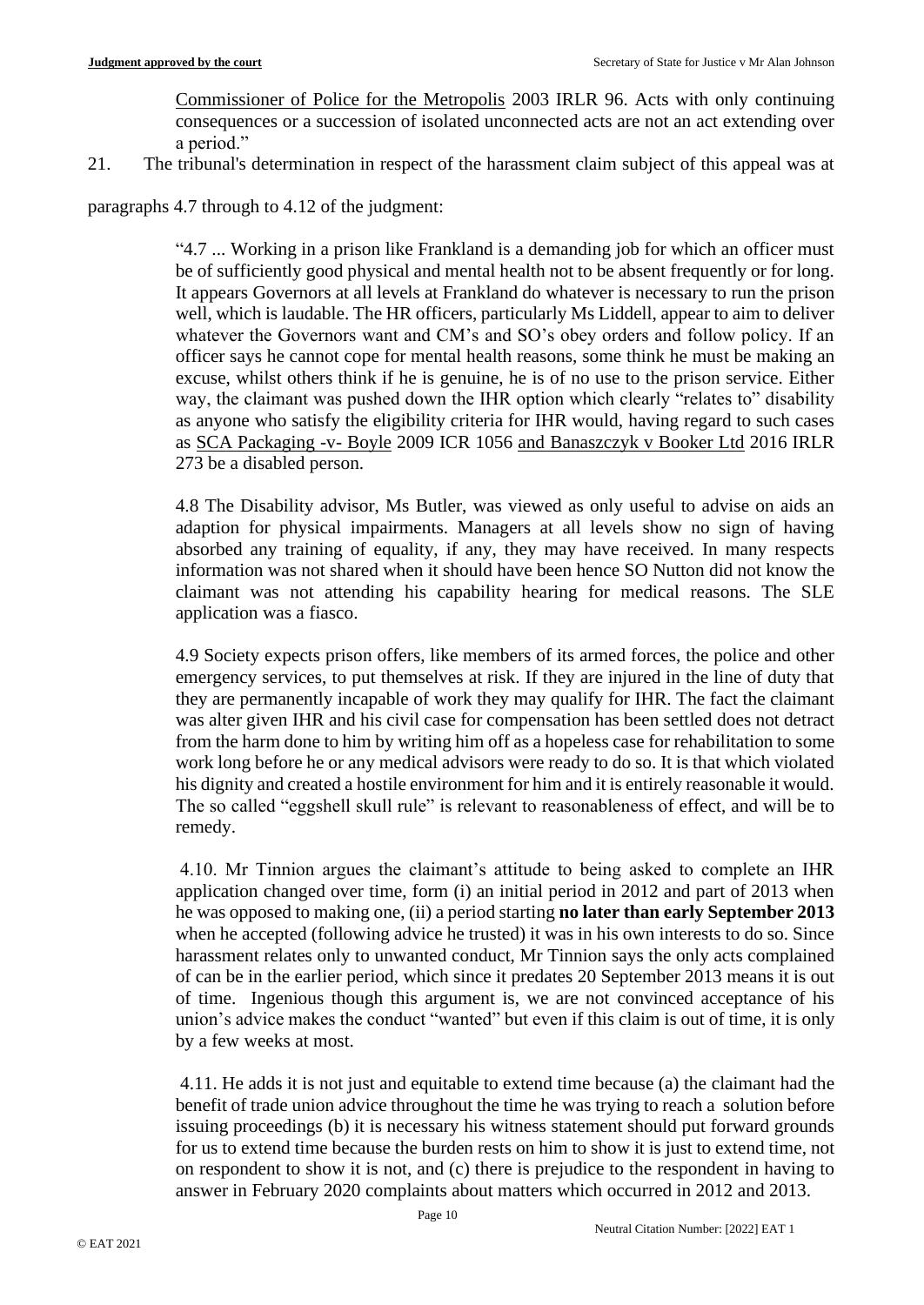4.12. We reject these submissions. On point (a), for many years, Parliament has tried various means to ensure before employees rush to a Tribunal, they try to resolve problems internally. That is what the claimant and Mr Redford were doing. The claimant was in no fit mental state to be making fine decisions on when to issue and even if, which we do not accept, Mr Redford should have pressed him to, applying Chohan v Derby Law Centre we are not willing to say there were not good reasons for any delay. If we do not exercise the discretion, patience before brining proceedings to allow the respondent the opportunity to remedy the situation would result in a decision that great wrong was done to a claimant but he can have no remedy because he waited too long. That is not just or equitable. On point (b) the discretion is for us to exercise and our decision may be made based on the facts we have found and submissions without the point being in a witness statement. On point (c) it is the short delay in bringing the claim to which we must have regard not the delay in it being brought to trial which is the fault of neither party. This case passes all the tests in Keeble for extending time."

22. It appears that the tribunal took its lead from the respondent's written closing submission in focusing on any conduct on the part of the respondent having ceased to be unwanted by no later than early September 2013. However, the respondent also denied that there had been any harassment. I consider it was incumbent upon the tribunal to identify the specific conduct on the part of the respondent that constituted harassment and, if it was more than the original pressure to submit an application for ill-health retirement, to set out what ongoing conduct occurred, and when that conduct came to an end. I consider that the employment tribunal failed to make the fundamental findings that were necessary to consider the extent to which the claim was submitted after the primary three month time limit, which was a necessary component of going on to consider whether it would be just and equitable to apply a longer time limit.

23. I also consider that at paragraph 4.12 in the last two sentences, the tribunal directed itself that it was only the period by which the complaint was originally submitted out of time that was legally relevant. It is clear from the decision in **Adedeji** that in considering whether to exercise the broad discretion to extend time it is relevant for the tribunal to consider the consequences for the respondent of granting an extension, even if it is of a relatively brief period, including whether it will require the tribunal to make determinations, for whatever reason, about matters which occurred long before the hearing. Accordingly, while it was correct that it was neither of the parties' fault that there had been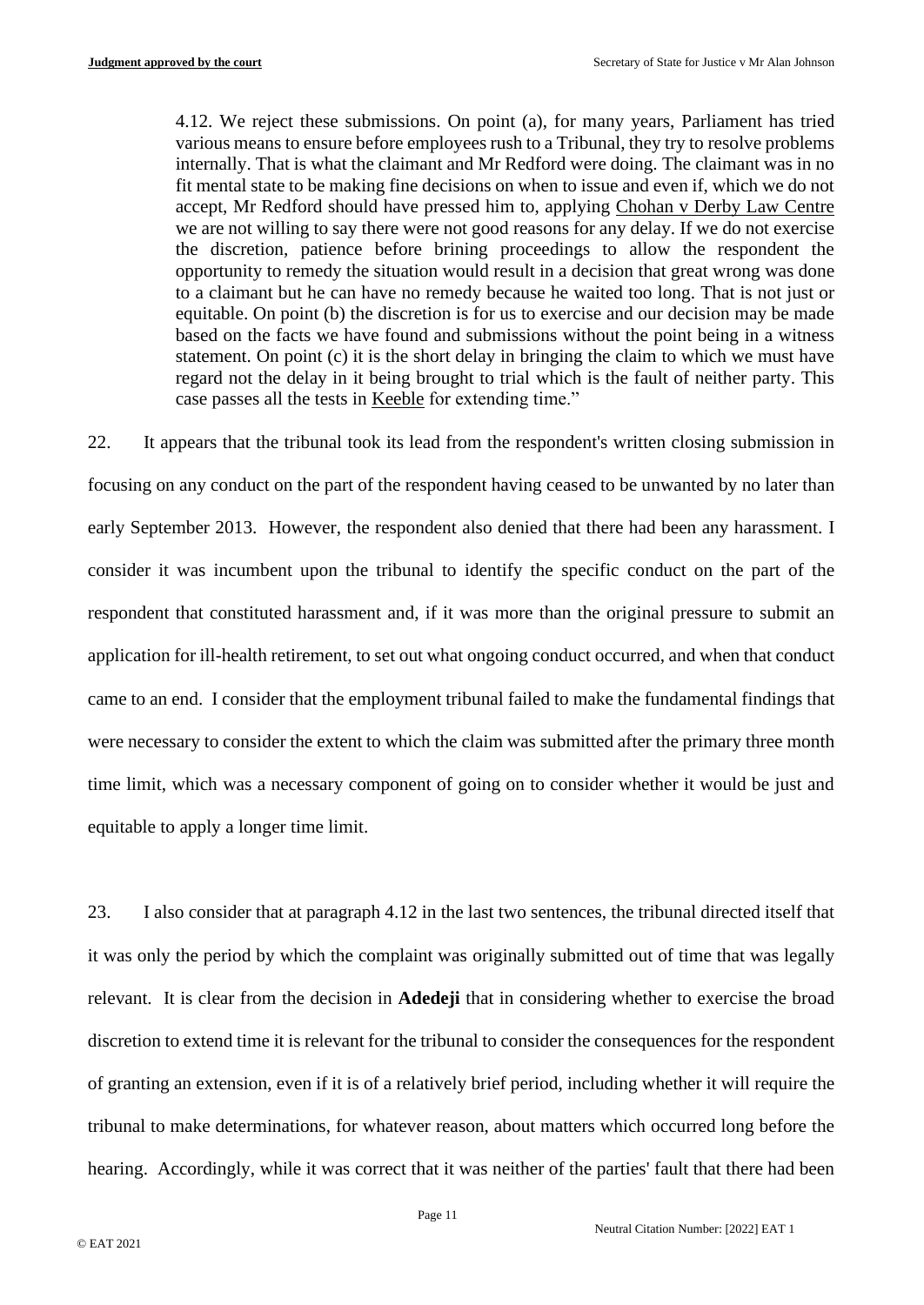considerable delay whilst the personal injury proceedings had been dealt with, allowing an extension of time, even of a relatively brief period, would result in the tribunal having to make determinations on matters that had happened many years ago. That was a factor that the tribunal was required to consider.

24. The employment tribunal concluded that any delay was for a relatively short period of time because it focused on any conduct having ceased to have been unwanted by September 2013 . The employment tribunal will have to determine the date of any harassment and, if it is conduct continuing over a period, the precise nature of the conduct that continued. In addition, the employment tribunal will have to determine the date by which the specific conduct extending over a period ended and/or ceased be unwanted.

25. Accordingly, the appeal is allowed on both grounds. It will be remitted to be considered by the same employment tribunal if possible. I was told that Employment Judge Garnon has retired. Counsel were not aware whether he is continuing to sit after his retirement. I consider it is appropriate to remit the matter to the same tribunal if possible, having regard to the principles in **Sinclair Roche and Temperley and Others v Heard and Another** [2004] IRLR 763. I consider it is proportionate to do so. The tribunal made detailed and careful findings of fact, the majority of which are not challenged. Although there has been a significant passage of time, in the light of those detailed findings I consider that the original tribunal would be well placed to make this determination.

26. To the extent that the tribunal has erred in law, that is in considerable part because of the way it was directed by the submissions of the respondent, which did not themselves focus on the key date of 20 February 2013, the date on which the application for ill-health retirement was submitted. I do not consider that the respondent is right in suggesting the fact that the employment tribunal held for the claimant on this issue of harassment in robust terms means that there is a risk that the tribunal will